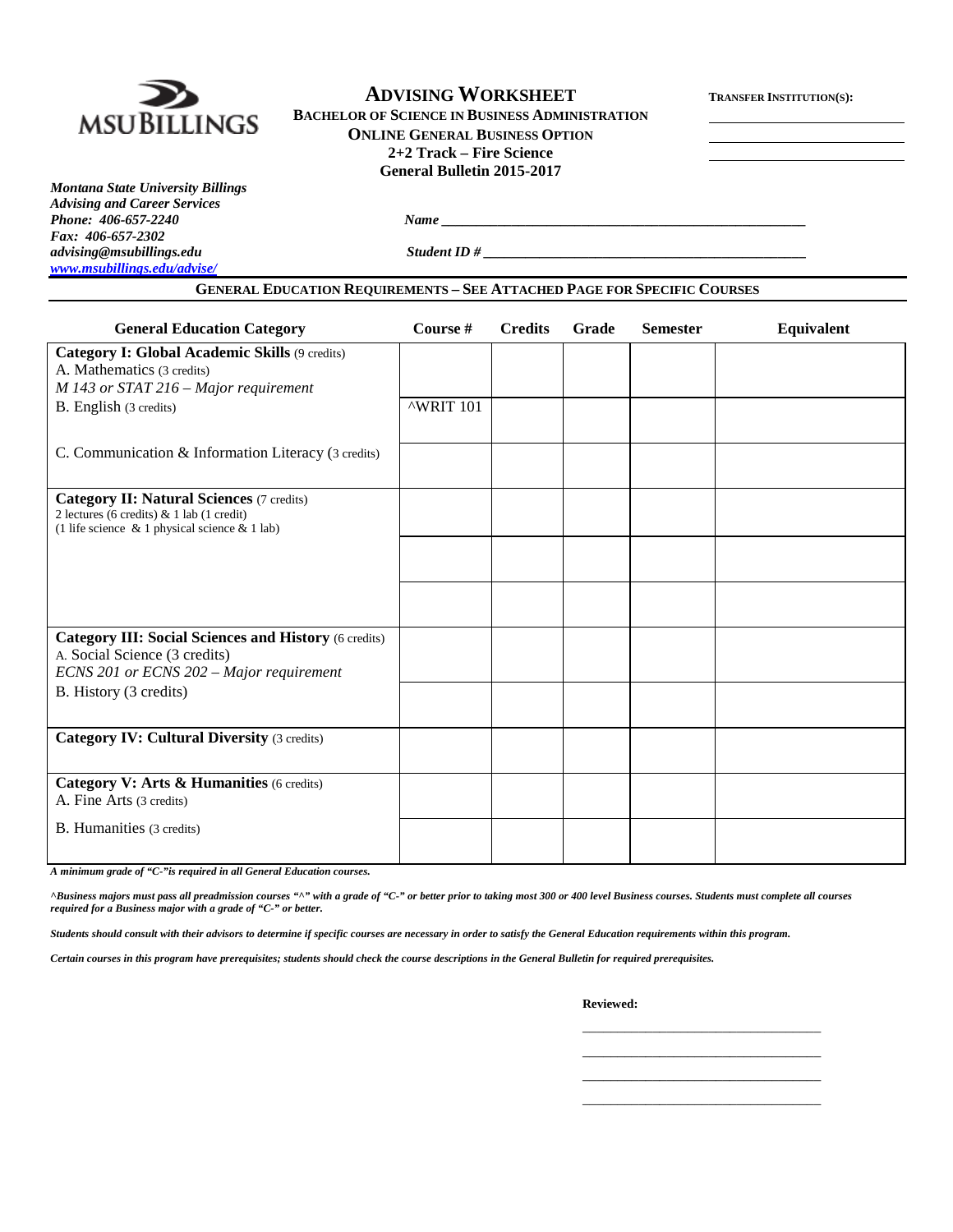# **GENERAL EDUCATION REQUIREMENTS**

|                  |     | 9 credits<br><b>CATEGORY I: GLOBAL ACADEMIC SKILLS</b>         |              |
|------------------|-----|----------------------------------------------------------------|--------------|
|                  |     | Students are required to take one course from each subcategory |              |
|                  |     | <b>Subcategory A - Mathematics</b><br>3 credits                |              |
| М                | 105 | Contemporary Mathematics                                       | 3            |
| М                | 114 | <b>Extended Technical Mathematics</b>                          | 3            |
| М                | 121 | College Algebra                                                | 3            |
| M                | 122 | College Trigonometry                                           | 3            |
| М                | 131 | Mathematics for Elementary Teachers II                         | 3            |
| $\boldsymbol{M}$ | 143 | <b>Finite Mathematics</b>                                      | 4            |
| М                | 161 | Survey of Calculus                                             | 3            |
| М                | 171 | Calculus I                                                     | 4            |
| <b>STAT</b>      | 141 | <b>Introduction to Statistical Concepts</b>                    | 3            |
| <b>STAT</b>      | 216 | <b>Introduction to Statistics</b>                              | 4            |
|                  |     | 3 credits<br>Subcategory B - English                           |              |
| <b>WRIT</b>      | 101 | <b>College Writing I</b>                                       | 3            |
| WRIT             | 121 | Introduction to Technical Writing                              | 3            |
| <b>WRIT</b>      | 122 | Introduction to Business Writing                               | 3            |
| WRIT             | 201 | College Writing II                                             | 3            |
| WRIT             | 220 | Business & Professional Writing                                | 3            |
| WRIT             | 221 | Intermediate Technical Writing                                 | $\mathbf{3}$ |
|                  |     | Subcategory C- Communication & Information Literacy 3 credits  |              |
| <b>BMIS</b>      | 150 | Computer Literacy                                              | 3            |
| COMX             | 111 | Introduction to Public Speaking                                | 3            |
| <b>COMX</b>      | 115 | Introduction to Interpersonal Communication 3                  |              |
| <b>LSCI</b>      | 125 | Research in the Information Age                                | 3            |

#### **CATEGORY II: NATURAL SCIENCES 6 cr. lecture & 1 cr. lab**

*Students are required to take one course from each subcategory and at least one corresponding lab or Integrated Sciences*

|                            |     | <b>Subcategory A - Life Sciences</b>        | 3-4 credits        |              |
|----------------------------|-----|---------------------------------------------|--------------------|--------------|
| <b>BIOB</b>                | 101 | Discover Biology                            |                    | 3            |
| <b>BIOB</b>                | 102 | Discover Biology Lab                        |                    | 1            |
| <b>BIOB</b>                | 160 | Principles of Living Systems                |                    | 3            |
| <b>BIOB</b>                | 161 | Principles of Living Systems Lab            |                    | 1            |
|                            |     | <b>SUBCATEGORY B - PHYSICAL SCIENCES</b>    | <b>3-4 CREDITS</b> |              |
| ASTR                       | 110 | Introduction to Astronomy                   |                    | 3            |
| ASTR                       | 111 | Introduction to Astronomy Lab               |                    | 1            |
| <b>CHMY</b>                | 121 | <b>Introduction to General Chemistry</b>    |                    | 3            |
| <b>CHMY</b>                | 122 | Introduction to General Chemistry Lab       |                    | $\mathbf{1}$ |
| <b>CHMY</b>                | 141 | College Chemistry I                         |                    | 3            |
| CHMY                       | 142 | College Chemistry Laboratory I              |                    | 1            |
| GEO                        | 101 | Introduction to Physical Geology            |                    | 3            |
| <b>GEO</b>                 | 102 | Introduction to Physical Geology Laboratory |                    | $\mathbf{1}$ |
| <b>GPHY</b>                | 111 | <b>Introduction to Physical Geography</b>   |                    | 3            |
| <b>GPHY</b>                | 112 | Introduction to Physical Geography Lab      |                    | 1            |
| PHSX                       | 103 | Our Physical World                          |                    | 3            |
| PHSX                       | 104 | Our Physical World Lab                      |                    | $\mathbf{1}$ |
| PHSX                       | 205 | College Physics I                           |                    | 3            |
| PHSX                       | 206 | College Physics I Lab                       |                    | $\mathbf{1}$ |
| PHSX                       | 105 | <b>Fundamentals of Physical Science</b>     |                    | 3            |
| <b>PHSX</b>                | 106 | Fundamentals of Physical Science Lab        |                    | 1            |
| <b>Integrated Sciences</b> |     |                                             |                    |              |
|                            |     | SCIN 101, 102, 103, 104 Integrated Sciences | 3, 1, 3, 1         |              |

|                                                                |            | <b>CATEGORY III: SOCIAL SCIENCES AND HISTORY</b> | 6 credits |  |  |  |  |
|----------------------------------------------------------------|------------|--------------------------------------------------|-----------|--|--|--|--|
| Students are required to take one course from each subcategory |            |                                                  |           |  |  |  |  |
|                                                                |            | <b>Subcategory A – Social Sciences</b>           | 3 credits |  |  |  |  |
| <b>ANTY</b>                                                    | 217        | Physical Anthropology & Archeology               | 3         |  |  |  |  |
| <b>BGEN</b>                                                    | 105        | Introduction to Business                         | 3         |  |  |  |  |
| <b>COMX</b>                                                    | 106        | Communicating in a Dynamic Workplace             | 3         |  |  |  |  |
| <b>ECNS</b>                                                    | 201        | <b>Principles of Microeconomics</b>              | 3         |  |  |  |  |
| <b>ECNS</b>                                                    | <b>202</b> | <b>Principles of Macroeconomics</b>              | 3         |  |  |  |  |
| EDU                                                            | 105        | <b>Education and Democracy</b>                   | 3         |  |  |  |  |
| <b>GPHY</b>                                                    | 141        | Geography of World Regions                       | 3         |  |  |  |  |
| HTH                                                            | 110        | Personal Health and Wellness                     | 3         |  |  |  |  |
| PSCI                                                           | 210        | Introduction to American Government              | 3         |  |  |  |  |
| PSCI                                                           | 220        | Introduction to Comparative Government           | 3         |  |  |  |  |
| <b>PSYX</b>                                                    | 100        | Introduction to Psychology                       | 3         |  |  |  |  |
| <b>PSYX</b>                                                    | 231        | Human Relations                                  | 3         |  |  |  |  |
| SOCI                                                           | 101        | Introduction to Sociology                        | 3         |  |  |  |  |
| SOCI                                                           | 201        | Social Problems                                  | 3         |  |  |  |  |
|                                                                |            | <b>Subcategory B - History</b>                   | 3 credits |  |  |  |  |

| <b>HSTA</b>   | 101 | American History I                                  | 3 |
|---------------|-----|-----------------------------------------------------|---|
| <b>HSTA</b>   | 102 | American History II                                 | 3 |
| <b>HSTR</b>   | 101 | <b>Western Civilization I</b>                       | 3 |
| <b>HSTR</b>   | 102 | <b>Western Civilization II</b>                      | 3 |
| <b>HSTR</b>   | 103 | Honors Western Civilization I                       | 3 |
| <b>HSTR</b>   | 104 | Honors Western Civilization II                      | 3 |
| <b>PSCI</b>   | 230 | Introduction to International Relations             | 3 |
|               |     |                                                     |   |
|               |     | <b>CATEGORY IV: CULTURAL DIVERSITY</b><br>3 credits |   |
| A&SC/WGSS 274 |     | Women, Culture, and Society                         | 3 |
| ANTY          | 220 | Culture and Society                                 | 3 |
| ARTH          | 160 | Global Visual Culture                               | 3 |
| COMX          | 212 | Introduction to Intercultural Communication         | 3 |
| <b>GPHY</b>   | 121 | Human Geography                                     | 3 |
| HTH           | 270 | Global Health Issues                                | 3 |
| LIT           | 230 | World Literature Survey                             | 3 |
| MUSI          | 207 | World Music                                         | 3 |
| NASX          | 105 | Introduction to Native American Studies             | 3 |
| <b>NASX</b>   | 205 | Native Americans in Contemporary Society            | 3 |
| PHL.          | 271 | Indian Philosophies and Religions                   | 3 |
| PHI.          | 272 | Chinese Philosophies and Religions                  | 3 |
| REHA          | 201 | Introduction to Diversity in Counseling             | 3 |
| <b>RLST</b>   | 170 | The Religious Quest                                 | 3 |
| <b>SPNS</b>   | 150 | The Hispanic Tradition                              | 3 |

The Hispanic Tradition

#### **CATEGORY V: ARTS & HUMANITIES 6 credits**

| Students are required to take one course from each subcategory |     |                                                     |           |  |  |  |  |
|----------------------------------------------------------------|-----|-----------------------------------------------------|-----------|--|--|--|--|
| <b>Subcategory A - Fine Arts</b><br>3 credits                  |     |                                                     |           |  |  |  |  |
| <b>ARTZ</b>                                                    | 101 | Art Fundamentals                                    | 3         |  |  |  |  |
| ARTZ                                                           | 105 | Visual Language-Drawing                             | 3         |  |  |  |  |
| <b>ARTZ</b>                                                    | 131 | Ceramics for Non-majors                             | 3         |  |  |  |  |
| <b>CRWR</b>                                                    | 240 | <b>Intro Creative Writing Workshop</b>              | 3         |  |  |  |  |
| FILM                                                           | 160 | Introduction to World Cinema                        | 3         |  |  |  |  |
| LIT                                                            | 270 | Film & Literature                                   | 3         |  |  |  |  |
| MART                                                           | 260 | <b>Computer Presentation and Animation</b>          | 3         |  |  |  |  |
| MUSI                                                           | 101 | <b>Enjoyment of Music</b>                           | 3         |  |  |  |  |
| MUSI                                                           | 114 | Band: MSUB Symphonic                                | 1         |  |  |  |  |
| MUSI                                                           | 131 | Jazz Ensemble I: MSUB                               | 1         |  |  |  |  |
| MUSI                                                           | 147 | Choral Ensemble: University Chorus                  | 1         |  |  |  |  |
| PHOT                                                           | 154 | <b>Exploring Digital Photography</b>                | 3         |  |  |  |  |
| THTR                                                           | 101 | Introduction to Theatre                             | 3         |  |  |  |  |
| THTR                                                           | 120 | Introduction to Acting I                            | 3         |  |  |  |  |
|                                                                |     | <b>Subcategory B - Humanities</b>                   | 3 credits |  |  |  |  |
| <b>ARTH</b>                                                    | 150 | Introduction to Art History                         | 3         |  |  |  |  |
| <b>HONR</b>                                                    | 111 | Perspectives and Understanding                      | 3         |  |  |  |  |
| <b>HON</b>                                                     | 281 | The American Intellectual Heritage (1620-1877) 3    |           |  |  |  |  |
| <b>HON</b>                                                     | 282 | The American Intellectual Heritage (1877-Present) 3 |           |  |  |  |  |
| LIT                                                            | 110 | Introduction to Literature                          | 3         |  |  |  |  |
| <b>LIT</b>                                                     | 240 | The Bible as Literature                             | 3         |  |  |  |  |
| PHL.                                                           | 110 | Introduction to Ethics                              | 3         |  |  |  |  |
| PHI.                                                           | 111 | Philosophies of Life                                | 3         |  |  |  |  |
|                                                                |     |                                                     |           |  |  |  |  |
| Total                                                          |     |                                                     | 31        |  |  |  |  |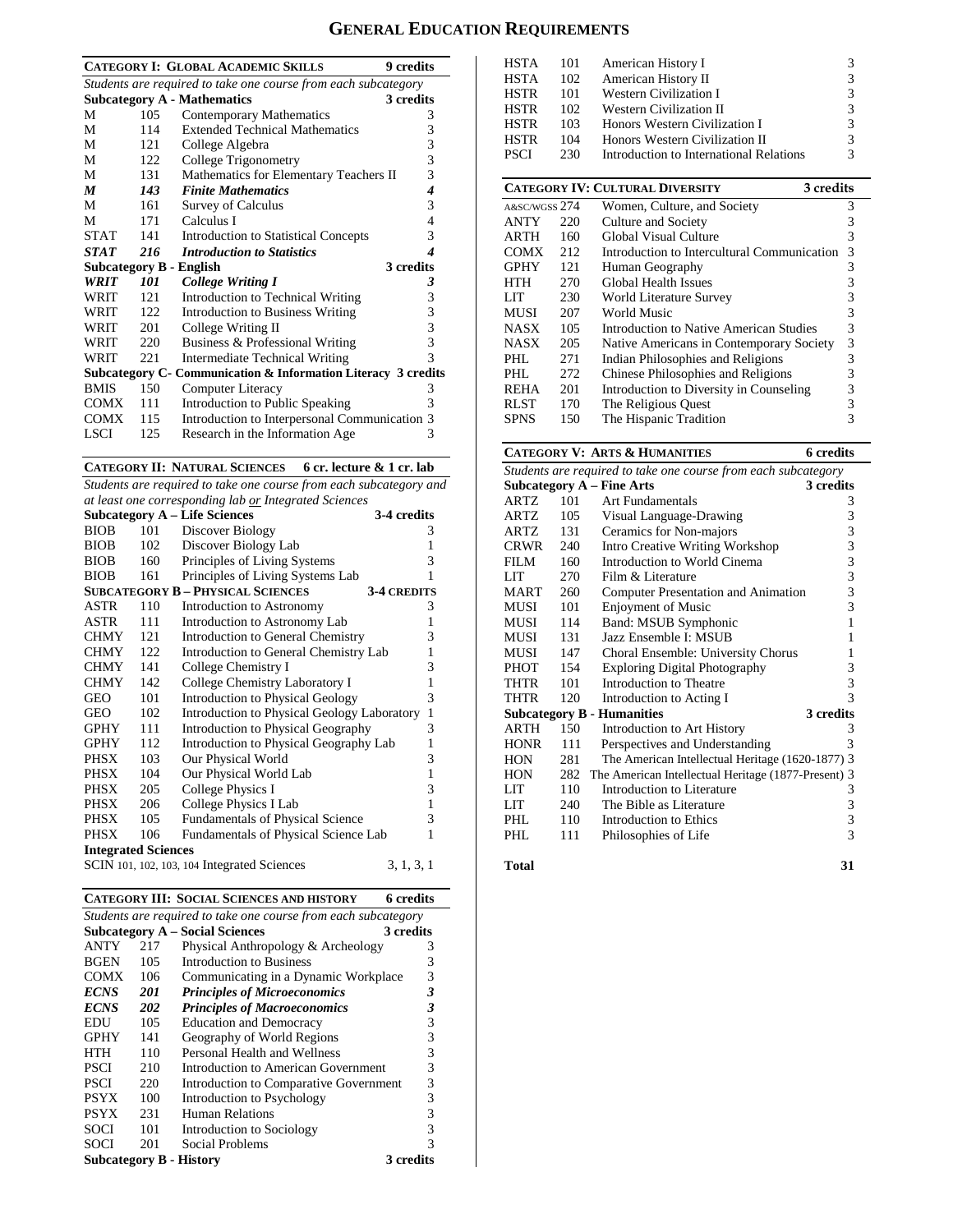|                               |     | <b>Course</b>                         | <b>Credits</b> | Grade | <b>Semester</b> | Equivalent |  |  |
|-------------------------------|-----|---------------------------------------|----------------|-------|-----------------|------------|--|--|
| <b>Required Business Core</b> |     |                                       |                |       |                 |            |  |  |
| $^{\wedge}$ ACTG              | 201 | Principles of Financial Accounting    | 3              |       |                 |            |  |  |
| $^{\wedge}$ ACTG              | 202 | Principles of Managerial Accounting   | $\overline{3}$ |       |                 |            |  |  |
| ^CAPP                         | 131 | Basic MS Office (or proficiency exam) | 3              |       |                 |            |  |  |
| *^ECNS                        | 201 | Principles of Microeconomics          | 3              |       |                 |            |  |  |
| *^ECNS                        | 202 | Principles of Macroeconomics          | 3              |       |                 |            |  |  |
| $*^M$                         | 143 | <b>Finite Mathematics</b>             | $\overline{4}$ |       |                 |            |  |  |
| *^STAT                        | 216 | <b>Introduction to Statistics</b>     | $\overline{4}$ |       |                 |            |  |  |
| <b>WRIT</b>                   | 220 | Business & Professional Writing       | 3              |       |                 |            |  |  |
| <b>BGEN</b>                   | 235 | <b>Business Law</b>                   | 3              |       |                 |            |  |  |
| <b>BMGT</b>                   | 335 | Management and Organization           | 3              |       |                 |            |  |  |
| <b>BMIS</b>                   | 311 | <b>Management Information Systems</b> | 3              |       |                 |            |  |  |
| <b>BMKT</b>                   | 325 | Principles of Marketing               | 3              |       |                 |            |  |  |
| <b>BGEN</b>                   | 315 | <b>Applied Business Decisions</b>     | $\overline{3}$ |       |                 |            |  |  |
| <b>BFIN</b>                   | 322 | <b>Business Finance</b>               | 3              |       |                 |            |  |  |
| <b>BMGT</b>                   | 322 | <b>Operations Management</b>          | 3              |       |                 |            |  |  |
| <b>BGEN</b>                   | 499 | Capstone                              | 3              |       |                 |            |  |  |

*^Business majors must pass all preadmission courses with a grade of "C-" or better prior to taking most 300 and 400 level Business courses. Students must complete all courses required for a Business major with a grade of "C-" or better.*

| <b>BFIN</b> | 316 | Quantitative Methods in Business and<br>Economics | 3 |  |  |
|-------------|-----|---------------------------------------------------|---|--|--|
| <b>BGEN</b> | 440 | Business and the Environment                      | 3 |  |  |
| <b>BGEN</b> | 498 | Internship                                        | 3 |  |  |
| <b>BMGT</b> | 329 | Human Resource Management                         | 3 |  |  |
| <b>BMGT</b> | 422 | <b>Operations Management</b>                      | 3 |  |  |
| <b>BMKT</b> | 436 | Sales and Sales Marketing                         | 3 |  |  |
| <b>MGMT</b> | 472 | Principles of Fire Management                     | 3 |  |  |
| <b>MGMT</b> | 473 | Principles of Planning and Prevention             | 3 |  |  |